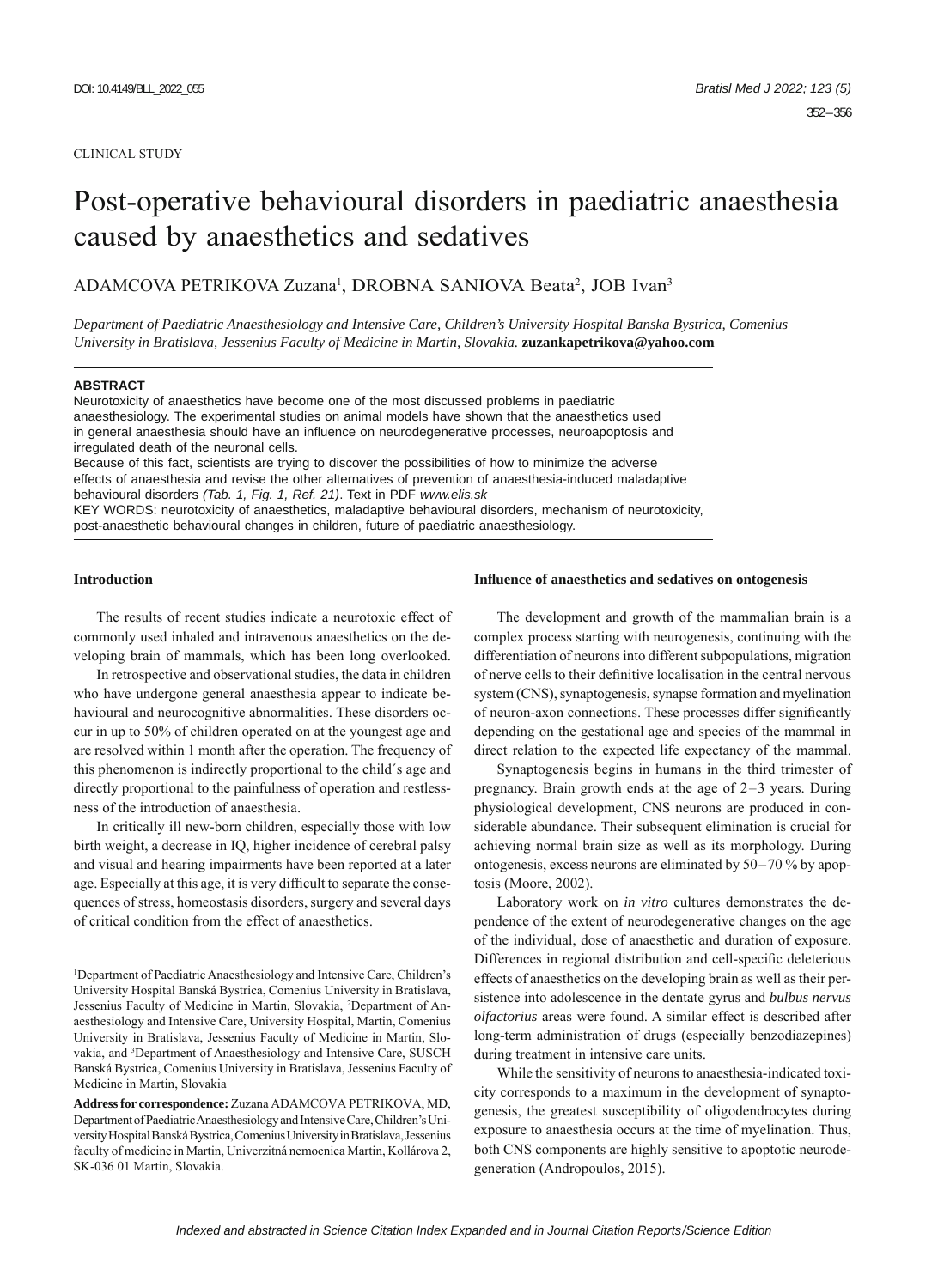Recent research points to a developmentally determined protective role of microglia during brain development and maturation because, under physiological conditions, the microglia alter the synaptic transmission and plasticity of the brain. Under certain conditions – hypoxia, infection, traumatic brain injury, autoimmune neurodegenerative processes – the microglial function is enhanced and can modify synaptic connections and plasticity of memory and learning (Kamat, 2019).

Many current research findings point to the neurotoxic effect of commonly used anaesthetics and sedatives on animal models after exposure to doses of anaesthetics used in paediatric anaesthesiology (O'Leary, 2017). The neurotoxicity of anaesthetics in animals, which persists into adulthood, depends on the dose and number of anaesthetics used, maturity of the developing brain at the time of exposure to the anaesthetic and presence of other factors, especially inflammatory processes in the body. The combination of all influences increases the sensitivity of the brain to the effect of the anaesthetic (Kamat, 2019). "Pharmaceuticals commonly used in intensive care units and operating theatres, such as isoflurane, benzodiazepines, barbiturates, etomidate, propofol and ketamine, are involved in the development of neurotoxicity in animals" (Kamat, 2019). Although these effects on the human body have not yet been clearly demonstrated, a link between anaesthetic exposure and acquired neurological development disorder in children is evident.

In particular, exposure of children to anaesthetics at an early age causes transient suppression of neurogenesis, ultrastructural abnormalities of synapses and alterations in the development of the signalling and neuroinflammatory neural networks, loss of neurons, production of free radicals and alterations of mitochondrial integrity. These side effects on the basis of developing neuronal connections can result in acute neuronal damage as well as longlasting neurocognitive dysfunctions (Deshui, Yu, 2016, O´ Leary,  $2016$ , Kamat  $2019$ ). Cognitive deficits are mainly related to the hippocampal region, where the extent of damage to their neurons is much greater compared to other brain regions.

This provides a possible explanation for the neuroapoptosis following anaesthesia described in this area by most studies, while long-term neurocognitive dysfunctions are described in only a few of them. An increase in the incidence of cell death after anaesthetic exposure does not necessarily lead to a significant reduction in neuronal density in old age. During development, 50–70 % of all CNS cells undergo natural cell death while maintaining the physiological structure of the CNS. It remains unclear whether anaesthesia accelerates the apoptosis of neurons that are primarily destined for death in physiological degeneration, or damages healthy neurons that are not primarily destined for death. Thus, the fact that cognitive deficit is caused by cell death with consequent loss of neurons, i.e, not only by cell death itself, remains an important finding. At the same time, it remains unclear whether neuroapoptosis is the only cause of cognitive dysfunction (Deshui Yu, 2016).

In children, associations have been found between long-term exposure to anaesthetics and sedatives, especially GABAergic, and subsequently lower levels of neurological development up to the age of 12–48 months.

A special group among these patients are children with congenital heart and vascular diseases, whose survival has increased by up to 90 % compared to the past due to neonatal surgery. In 30–50 % of these children, intelligence disorders, major or minor motor dysfunctions, and receptive and expressive speech disorders occur after undergoing cardiac surgery. Memory disorders, speech disorders, counting disorders and visual-motor coordination are observed at the age of school entry and integration of these children.

# **The mechanism of anaesthesia-induced neurotoxicity documented in studies**

The effect of most anaesthetics results from their action as NMDA receptor antagonists and/or GABA A agonists. Anaesthesia-induced neurotoxicity is mediated through the mitochondrial apoptotic cascade (the internal part of the anaesthetic-induced apoptotic cascade), which activates the neurotropic cascade and subsequently the cascade leading to the destruction of these receptors. Thus, commonly used anaesthetics cause extensive apoptotic neurodegeneration in various parts of the brain during its development.

The main role of every mitochondrion in the cell is the production of energy through oxidative phosphorylation. In addition to the latter role however, mitochondria have many regulatory functions that are important for further survival as well as cell death, as exemplified by the intrinsic apoptotic cascade, which leads to organised and controlled cell death. The activation of this cascade is caused by the release of cytochrome c from the mitochondria into the cytosol. Cytochrome c forms apoptosomes followed by the activation of apoptotic protease factor (APAF-1) to form deoxyadenosine triphosphate (dATP) and adenosine triphosphate (ATP). The binding of the apoptosome complex activates procaspase -9. The activated caspase-9 activates caspase-3, resulting in deoxyribonucleic acid (DNA) fragmentation and cell death.

The physiological function of cytochrome c is the transfer of electrons between complexes III and IV of the respiratory chain during oxidative phosphorylation. However, the binding to cardiolipin can also have peroxidase effects, namely by inducing the oxidation of hydroperoxycardiolipin and thereby contributing to the development of pro-apoptotic stimuli. Oxidative stress contributes significantly to its production.

The following figure shows the internal and external pathways of the apoptotic cascade, as well as antiapoptotic effects of dexmedetomidine and erythropoietin (Fig. 1).

Many inhaled (isoflurane, sevoflurane) and intravenous (propofol) anaesthetics increase free radical production in the developing brain. The exposure to anaesthetics, even under conditions of normoxaemia, increases the production of free oxygen and nitrogen radicals in developing neurons, hippocampus, subiculum, and thalamus. Oxidative stress caused by anaesthetics leads to peroxidation of membrane lipids, damage to mitochondria and impairment of their integrity.

The binding of apoptosis-induced ligands to cell death receptors activates the external part of the anaesthetic-induced apoptotic cascade. The main pro-apoptotic ligands are tumour necrosis factor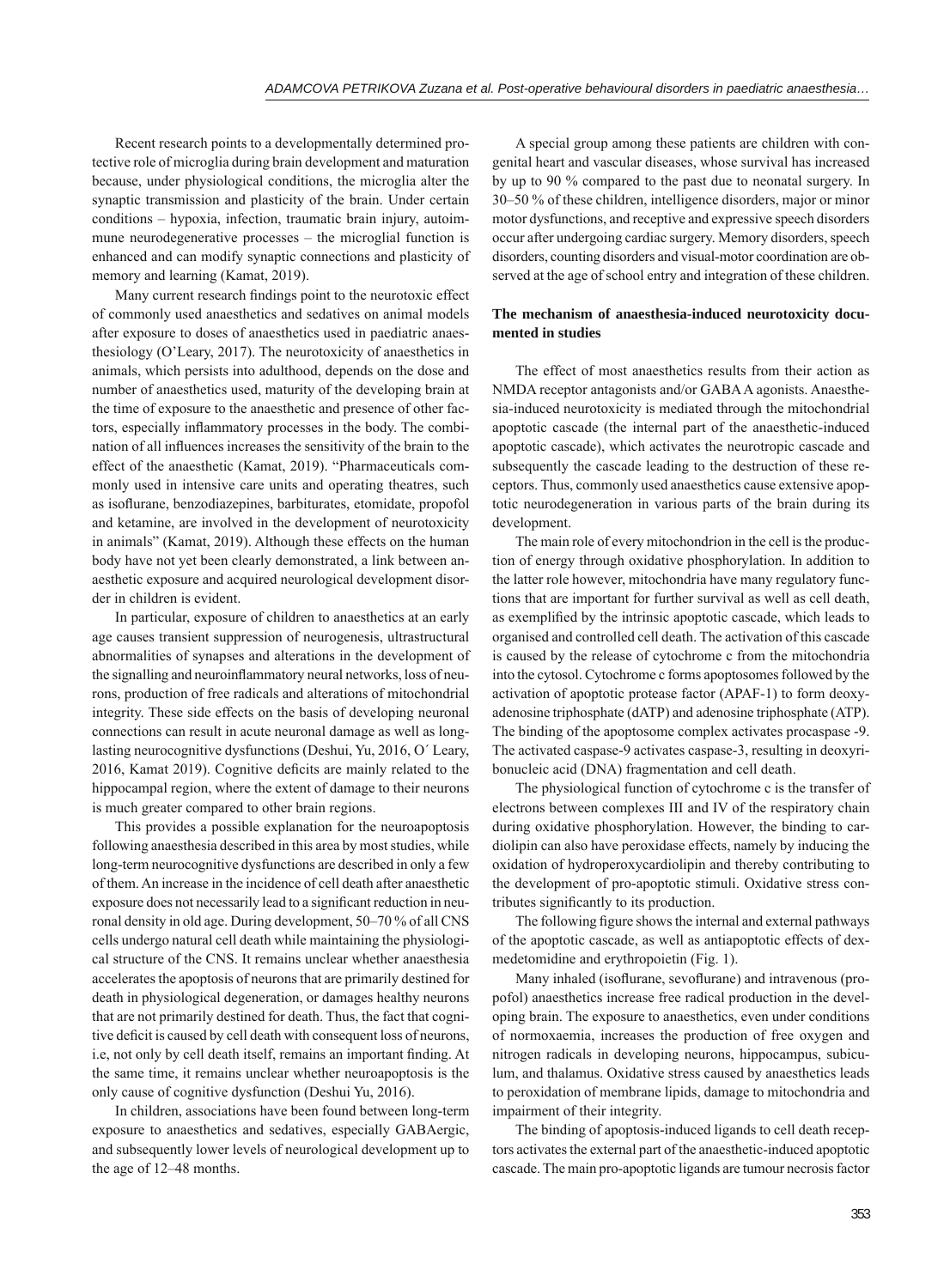## 352 – 356



**Fig. 1. Illustration of the internal and external pathways of the apoptotic cascade (taken from: Andropoulos DB, Anesthesia for Congenital Heart Disease, 3rd edition, Wiley, 2015, p. 188)**

alpha (TNF), FasL and TNF-related apoptosis-including ligands (TRAILs). The activation of cellular death receptors by the adoption of the intracellular Fas-associated death domain (FADD) leads to the internalisation of procaspase-8, which results not only in its activation but also in the activation of caspase-3. Simultaneous exposure to isoflurane together with nitric oxide and midazolam upregulated Fas receptors and activated caspase-8 in the cortex of parietal and occipital lobes in an experiment in 7-day-old laboratory rats. While the internal pathway of the apoptotic part of the cascade was activated as early as 2 hours after the exposure to this combination of anaesthetics. The time difference was due to the dependence on Fas protein expression and upregulation.

NMDA antagonists and GABA receptor agonists cause neuronal cell death by activating the mitochondrial portion of apoptosis.

Neurotrophins belong to a group of growth factors that determine the survival and differentiation of neurons and the plasticity of synapses. They form a group of growth factors that determine neuronal survival, differentiation and plasticity of synapses. Already in 7-day-old laboratory rats exposed to a 6-hour mixture of isoflurane, nitric oxide and midazolam, a decrease in the activity

of their main representative BDNF (brain-derived neurotrophic factor) in the developing thalamus was demonstrated.

There are suspicions that opioids may induce apoptosis of developing neurons. For example, infusion of continuous fentanyl results in an increase in caspase-3 levels in specific brain sections of 5-day-old pigs as compared to unexposed individuals. Other studies describe the determining effect of morphine on the developing cortex and amygdala. The area of the hippocampus remains surprisingly spared from these influences. The neurotoxic effects of propofol have also been extensively studied and its induced neuronal apoptosis has been described in both rodents and primates (Andropoulos, 2015).

The immature brain is very susceptible to anaesthesia-induced neuronal apoptosis. The fact remains that some neurons undergo cell death after exposure to anaesthetics, while other neurons survive intact. Hofacer et al. demonstrated that the neurotoxicity of anaesthetics depends more on the age of the neuron than on the age of the organism. They pointed out that postnatal gyrus cells undergoing isoflurane-induced neurodegeneration are young and relatively immature. They reach the maximum anaesthetic-induced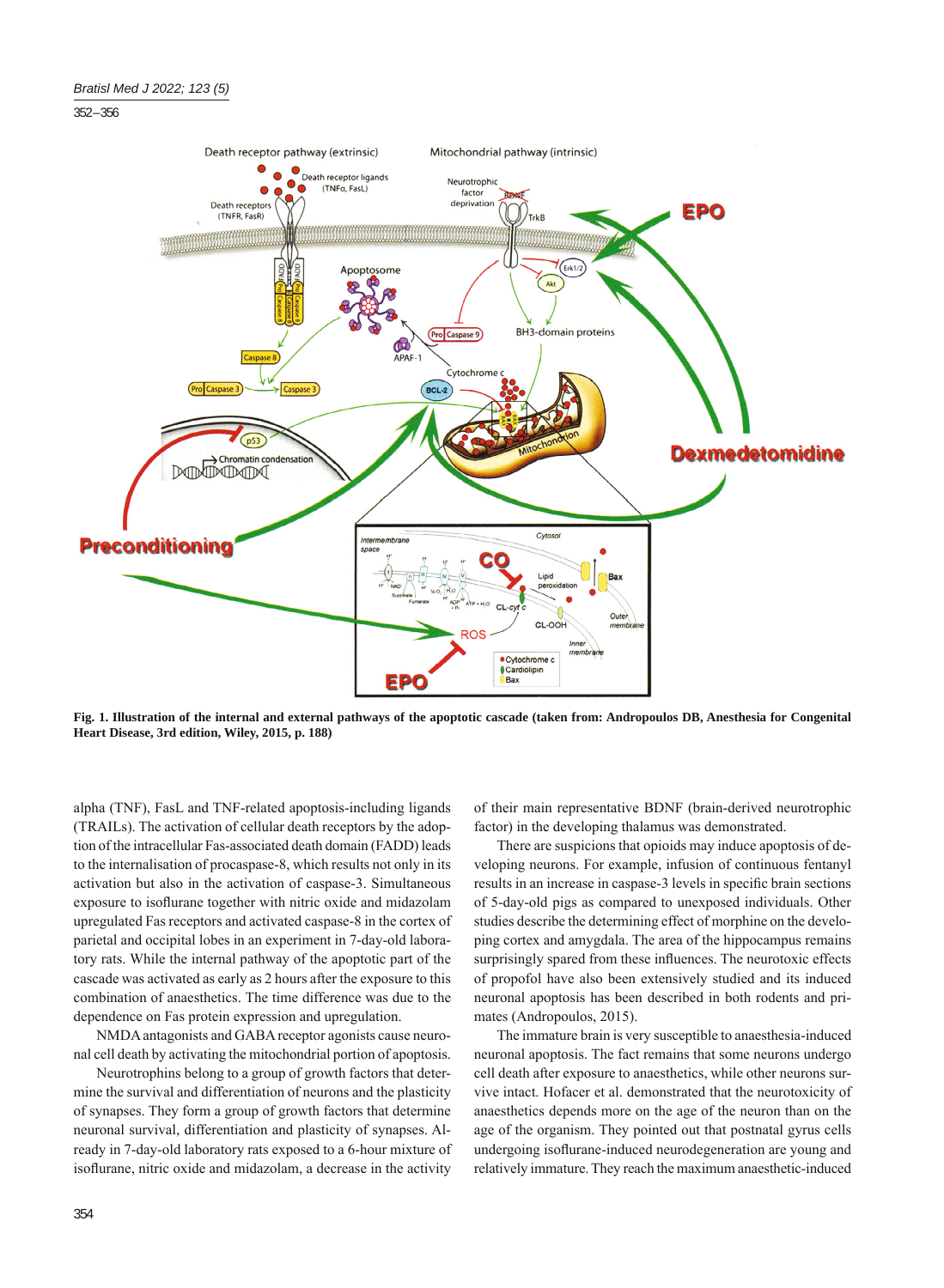| Tab. 1. Neurodegenerative and neuroprotective effects o                 |            |   |                                   |                |                                    | of anaesthetics (taken from: Andropoulos DB, Anesthesia for Congenital Heart Disease, 3rd edition, Wiley, 2015, p. 186.                                                                                                                                                                                                                                                          |                                                                                                  |
|-------------------------------------------------------------------------|------------|---|-----------------------------------|----------------|------------------------------------|----------------------------------------------------------------------------------------------------------------------------------------------------------------------------------------------------------------------------------------------------------------------------------------------------------------------------------------------------------------------------------|--------------------------------------------------------------------------------------------------|
| Agent                                                                   |            |   | Primary receptor binding site     |                | Neurodegenerative effects          |                                                                                                                                                                                                                                                                                                                                                                                  | Neuroprotective effects                                                                          |
|                                                                         |            |   | GABA NMDA µ- opioid A2-adrenergic | Neuroapoptosis | Other neurodegenerative<br>effects | induced neuroapoptosis                                                                                                                                                                                                                                                                                                                                                           | neuronal death hypoxia- ischemia<br>Neuroprotection: anesthetic-<br>Neuroprotection: excitotoxic |
| $Halogenated$ anesthetics (sevoflurane, $++$<br>isoflurane, desflurane) |            |   |                                   | $\ddagger$     | $\ddagger$                         | I                                                                                                                                                                                                                                                                                                                                                                                | $\ddagger$                                                                                       |
| Nitrous oxide                                                           |            | I |                                   | +NE            | Ë                                  | I                                                                                                                                                                                                                                                                                                                                                                                | ž                                                                                                |
| Benzodiazepines                                                         | $\ddagger$ |   |                                   | $\dagger$      | $\ddagger$                         | $\overline{\phantom{a}}$                                                                                                                                                                                                                                                                                                                                                         | Ë                                                                                                |
| Propofol                                                                | $\ddagger$ |   |                                   | $^{+}$         | $\,{}^{+}\,$                       | $\begin{array}{c} \rule{0pt}{2.5ex} \rule{0pt}{2.5ex} \rule{0pt}{2.5ex} \rule{0pt}{2.5ex} \rule{0pt}{2.5ex} \rule{0pt}{2.5ex} \rule{0pt}{2.5ex} \rule{0pt}{2.5ex} \rule{0pt}{2.5ex} \rule{0pt}{2.5ex} \rule{0pt}{2.5ex} \rule{0pt}{2.5ex} \rule{0pt}{2.5ex} \rule{0pt}{2.5ex} \rule{0pt}{2.5ex} \rule{0pt}{2.5ex} \rule{0pt}{2.5ex} \rule{0pt}{2.5ex} \rule{0pt}{2.5ex} \rule{0$ | g                                                                                                |
| <b>Barbiturates</b>                                                     | $^{+}$     |   |                                   | $^{+}$         | $\,{}^{+}\,$                       | $\Xi$                                                                                                                                                                                                                                                                                                                                                                            | $\Xi$                                                                                            |
| Etomidate                                                               | $\ddot{}$  |   |                                   | $^{+}$         | g                                  | g                                                                                                                                                                                                                                                                                                                                                                                | g                                                                                                |
| Chloralhydrate                                                          |            |   |                                   | $\ddagger$     | ₿                                  | €                                                                                                                                                                                                                                                                                                                                                                                | $\Xi$                                                                                            |
| Ketamine                                                                |            | I |                                   | $\ddagger$     | $\ddot{}$                          | $\,{}^+$                                                                                                                                                                                                                                                                                                                                                                         | $\ddagger$                                                                                       |
| <b>prioids</b>                                                          |            |   | $\ddagger$                        | HV+            | ł                                  | €                                                                                                                                                                                                                                                                                                                                                                                | Ë                                                                                                |
| Dexmedetomidine                                                         |            |   | $\ddagger$                        | Ë              | Ë                                  | $\ddagger$                                                                                                                                                                                                                                                                                                                                                                       | $\ddagger$                                                                                       |
| Xenon                                                                   |            | I |                                   | Ë              | Ë                                  | $\ddagger$                                                                                                                                                                                                                                                                                                                                                                       | $\ddagger$                                                                                       |

vulnerability at the age of 2 weeks after birth. They have also focused their research on olfactory bulb cells which undergo neurogenesis into adulthood, where they have also demonstrated their susceptibility to anaesthesia-induced apoptosis.

The heterogeneity of susceptibility to neurotoxic effects may vary with age. This fact increases the possibility of confirming the assumption that anaesthesia-induced neurotoxicity depends on the age of the organism at the time of its exposure to the adverse effect. Furthermore, it indicates that the time of manifestation of the neurotoxic effect may exceed the time of early childhood. Young rhesus macaques which were repeatedly exposed to sevorane developed anxiety behaviour up to 6 months after exposure as compared to the unexposed sample. Thus, the study only confirms the effect of general anaesthesia on the development of behavioural disorders with a longer time interval from exposure to anaesthetics in primates (O´ Leary, 2016).

Table 1 summarises the neurodegenerative and neuroprotective effects of anaesthetics.

## **Consequences of neurotoxicity**

The success of current intensive care therapy contributes signifi cantly to the increased survival rate of critically ill patients. However, after overcoming this critical and life-threatening period, a significant proportion of paediatric patients have motor, cognitive, and psychological consequences. "The cognitive deficit after overcoming a critical illness leads to a decrease in IQ, poorer school performance and attention and memory disorders. Risk factors for cognitive impairment in patients after hospitalisation in intensive care units include artificial lung ventilation, extracorporeal vital signs, traumatic impairment, oncological and neurological diseases, and use of medication for sedation as well as opiates" (Kamat, 2019).

Postnatal neurogenesis is a critical period for the development of learning and memory which are located mainly in the hippocampus. The exposure to the anaesthetic during peak synaptogenesis significantly reduces the synaptic transmission and synapse density, thereby causing a lack of synaptic connections and inhibition of synaptic transmission.

The development of neurons also depends on the integrity of the CNS and proper function of the astroglia, Thus, there is a reasonable suspicion that the adverse effects of anaesthesia may also occur through its pathways. The adverse effect of reducing the levels of the excitatory neurotransmitters, namely of aspartate and glutamate in the cortex and hippocampus on the modulation of learning and memory is also expected (Deshui Yu, 2016).

The focus of some current laboratory research is on therapeutic and preventive strategies for neurotoxicity. Of these, the beneficial effects of dexmedetomidine and mechanism of upregulation of anti-apoptotic proteins, are evident (Andropoulos, 2016). Erythropoietin also crosses the blood-brain barrier, stimulates neurogenesis, induces neuronal differentiation, activates neurotropic signalling, and it has anti-apoptotic, antioxidant, and antiinflammatory properties. Due to the anaesthetic-induced production of inflammatory mediators, and development of oxidative